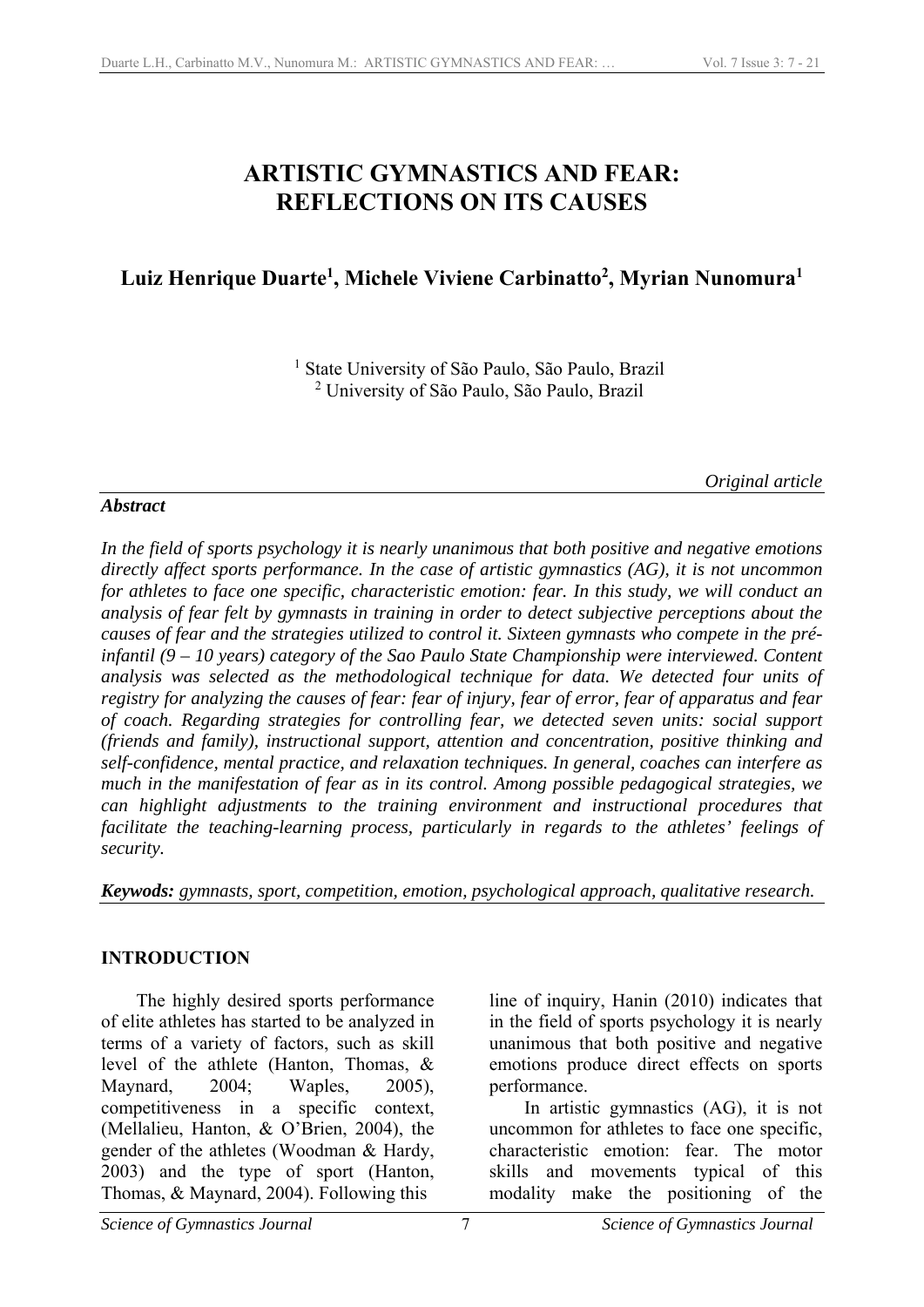gymnasts' centers of gravity more dynamic, and executing supports, hangings, inversions, flights and rotations are part of this dynamicity. The aerial actions in AG challenge and motivate the athletes, elevate and enrich the presentations, but they can also startle athletes new to the sport and push them away from the sport.

Fear can be described as the state of apprehension and the emotional reaction to threat or stimuli, real or imagined, (Gullone & King, 1993) which lead the individual to flee or avoid the provoking situation (Gray, 1987).

In the practice of sports, understanding the origin of fear, as well as the responses to its manifestation, can aid coaches in adopting strategies to prevent the interference of fear in the athlete's performance (Moll, Jordet, & Pepping, 2010).

In addition to considering the emotions involved in the practice of AG, certain characteristics, such as the early age at which training begins (the Brazilian Gymnastics Federation (CBG) recognizes 7 years as the first category in the sport), should guide conduct and procedures for both training and competition. To this end, the coach needs to understand the profile of the group in order to make successful interventions.

In this study, we conduct an analysis of fear felt by *pré-infantil* (9-10 years) gymnasts in training in order to detect subjective perceptions about the causes of fear and the strategies utilized to control it.

The manifestation of fear is common in AG and present in the daily practice of the gymnasts (Nunomura, Carbinatto, & Duarte). In order to maintain the quality and longevity necessary for an athletic career to reach the elite level it is important to understand to the situations which are most responsive to direct intervention. In Brazil it is not yet possible to encounter evidence of this concern for reinvigorating main teams and the qualitative increase in athletes (Schiavon, Paes, Toledo, & Deutsch, 2013). Furthermore, there is of dropout around the age of 15, which is to say, at an opportune moment for the athlete to reach his / her peak (Arkaev & Suchilin, 2004).

### *Fear in Artistic Gymnastics*

In general, emotions influence the person's objectives and motivations (Lench, Flores & Bench, 2011) and are regulated, consciously or unconsciously, according to the context and prior experiences of the subject.

 Studies from Augustine and Hemenover (2008) and Koole (2009) emphasize that there are more than 400 distinct strategies for dealing with emotions, with the most frequently used in sports being self-talk (Tod, Hardy, & Oliver, 2011) and mental practice (Guillot & Collet, 2008).

 In this article we focus our attention on the emotion of "fear". Huber (2000) argues that this emotion is related to perception, expectation and imagination that are associated with an unpleasant excitement. Also, it can be described as a state of scared or being apprehensive and as an emotional reaction to the threat of punishment- a stimulus, which one will work to terminate, escape or avoid.

 The emotion "fear" can impede the continuity of an action. In some cases the athlete gives up on carrying out the skill, and in others he / she avoids the threatening situation. There is also the possibility that the individual becomes immobilized (frozen) mid-action in specific cases. These reactions to fear can cause diminished selfesteem, as well as discomfort or shame in front of colleagues, and can compromise the athlete's physical well-being.

 Fear of injury is the most common in sports and can produce negative effects in the athlete's performance (Magyar & Chase, 1996; Giotis & Nilsson, 2006) and can provoke "mental blocks," or situations in which the athlete refuses to carry out a specific movement which is perceived as a threat to his / her physical health (Marini, Sgambati, Barni, Piazza, & Monaci, 2008).

Gymnasts constantly challenge gravity and any error is evident, particularly when the movement and sequence's fluidity are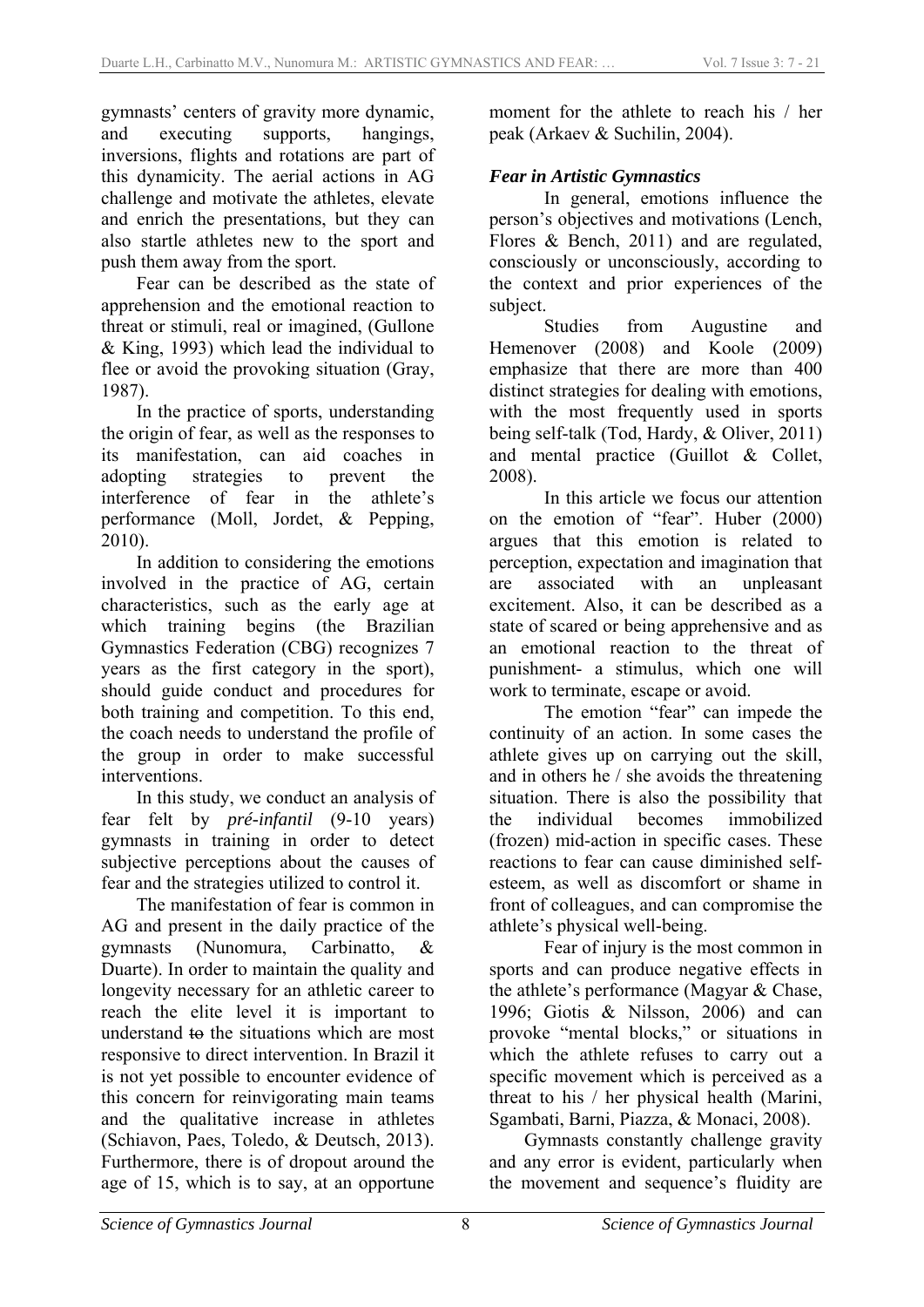interrupted, such as during a fall. In these situations, the fear of losing points can interfere with overall performance and, as such, define the classification of the gymnast (Martinent & Ferrand, 2007).

Fear can also unleash other emotions which affect the athlete's performance, such as anxiety and stress. Hanton, Thomas and Maynard, 2004 and Cerin, 2003 defend that when there is fear and a potential threat, there will be anxiety, which is developed in four domains: physical harm, loss of selfesteem, social evaluation and uncertainty the fear of injury and that of failure (Harringe, Renstrom, & Werner, 2007).

 Woodman and Hardy (2003) and Martinent and Ferrand (2007) suggest that although anxiety is traditionally treated as unfavorable to performance, competitive state anxiety can both promote and debilitative functions. It is important to emphasize that high self-confidence, selfefficacy, and positive thinking can, somewhat, control or dismiss the apprehensive emotions for anxiety.

Fear can be perceived subjectively as tension, nervousness and oppression. It is detected more intese activity of the autonomic nervous system. The fearful person has a behavior disturbed by the apprehension of failure and always puts in question his/her abilities, which avoid achieving the best performance. In this regard, the individual is stressed. Despite being associated with a negative phenomenon, stress allows understanding the body limits, and may be considered necessary for life (Machado, 2006).

Elite gymnasts manifest pronouncedly greater fear in competitive context as compared athletes at a similar professional level in other sports (Kolt & Kirby, 1996).

Finally, the constant changes involved AG can be demonstrated by the high level of skill complexity on different apparatus and increasingly demanding rules, facts which increase the level of difficulty in all competitive categories. The number and categories of AG difficulties has indeed increased since 70´s where there were only three kinds of difficulties (A,B and C), whereas they are nowadays more than seven  $(A$  to  $E +$  super E). This increase in the level of difficulties is shown in the code of point that was updated ever Olympic cycle, where more and more elements are being included.

# **METHODS**

This study represents transversal field research of a qualitative nature. We have opted for a non-probabilistic, or intentional, sample; that is to say, we were interested in the opinion of a specific group.

Data collection was carried out at a training facility and we conducted semistructured in-deph interviews with questions about fear, training and competition. All interviews were systematically transcripted and analysed by the three investigators separately. A cross-results analysis was then followed to check for accurancy. Themes that did not have a commom opinion were sent to two experts in this methodology to accomplish our table results. When disagreement, two more independent experts were requested to give their own opinion and make a final statement.

#### *Subjects*

 Participants in this study were sixteen female children (round age 9 years  $\pm$  1 year; 4.28  $\pm$  1.34 years of practice), who competed for clubs in the cities of São Caetano do Sul, São Bernardo do Campo and Barueri in the *pré-infantil* (9 – 10 years) category of the São Paulo State Championship in women's AG. Accordingly to Seil, Rupp, Tempelhof, & Kohn (1998), the experience of injury of these girls were between mild (absence from practice less than one week) to serious (absence among 2 to 4 weeks).

 Gymnasts were identified with the letter G plus the number indicating the order of the interviews.

# *Data Analysis*

The methodological technique selected for examining the data was Content Analysis (Bardin, 2010; Corbin & Strauss, 2015), specifically its thematic modality in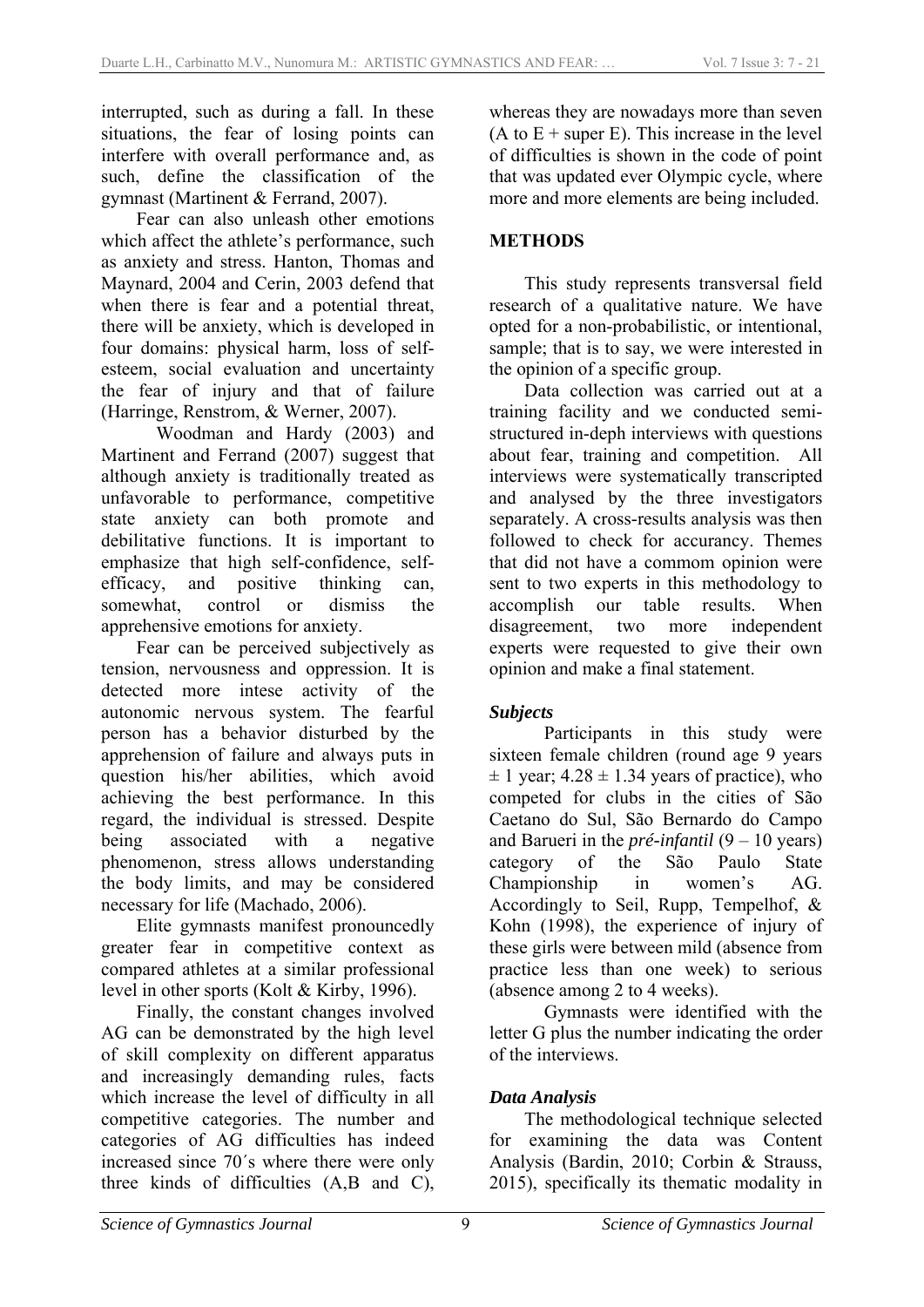which assertions made about a determined topic can be represented by a simple sentence, a group of sentences or a paragraph. This technique also incorporates, with greater or lesser intensity, the personal aspect attributed by the respondent about the meaning of a word and / or the connotations attributed to a concept. It involves rational components, as well as ideological, affective and emotional ones.

The technique is made up of the following steps: pre-analysis, exploration of the material, and categorization. Each of these, in turn, is organized into units of register and context.

a. Units of Register (UR): content segment for categorization and counting frequency, when necessary. In our study the unit of register adopted was 'theme', defined as "a unit of meaning that is released freely from a text" (p. 14). It is important to highlight that the counting frequency is characterized as an essential condition, since extremes were considered and could stimulate significant discussion within and with the literature.

b. Units of Context (UC): segments of text or message that confirm the units of registry which, in this case, will be a word, a group of words, a phrase, multiple phrases or a paragraph.

#### **RESULTS**

We detected four units of registry for analyzing the causes of fear among gymnasts in the *pré-infantil* (9-10 years) category: fear of injury, fear of error, fear of apparatus and fear of coach. Regarding strategies for controlling fear, we detected seven units of analysis: social support (friends and family), pedagogical support, attention and concentration, positive thinking and self-confidence, mental practice, and relaxation techniques.

## **DISCUSSION**

## *On the causes of Fear*

Injury fear was the most iterant answeramong the gymnasts. In general, the age at which AG practice and the process of sports training begin is increasingly younger (Silva, Fernandes & Celani, 2001). Even when the gymnasts are inserted into an instructionally appropriate environment, they can still be susceptible to exaggerated training times and expectations. These factors could potentially be associated with injury, as they would increase the time exposed to risk and different risk factors, such as the excessive repetition of the same element (Dally, Bass, & Finch, 2001; Caine, Caine, & Lindener, 1996) and the amount of time allotted for rest. Furthermore, according to Kolt and Kirky (1996) the higher frequency and longer duration of training sessions coincided with a higher incidence of injury.

| <b>Units of Register</b> | <b>Frequency</b> | <b>Units of Context (UC)</b>                        |
|--------------------------|------------------|-----------------------------------------------------|
| (UR)                     |                  |                                                     |
| Fear of injury           | $n=12$           | I'm afraid of hitting my back" (G2)                 |
| Fear of error/Fear of    | $n=9$            | I feel ashamed to do something wrong in front of    |
| failure                  |                  | my coach and friends (G11).                         |
| Fear of apparatus and    | $n=7$            | I'm afraid of the parallel bars (G8)                |
| new skills               |                  |                                                     |
| Fear of coach            | $n=7$            | Well, I'm afraid of my coach, because he gets angry |
|                          |                  | (G12)                                               |

*Causes of fear among gymnasts in the pré-infantil (9-10 years) category.* 

Table 1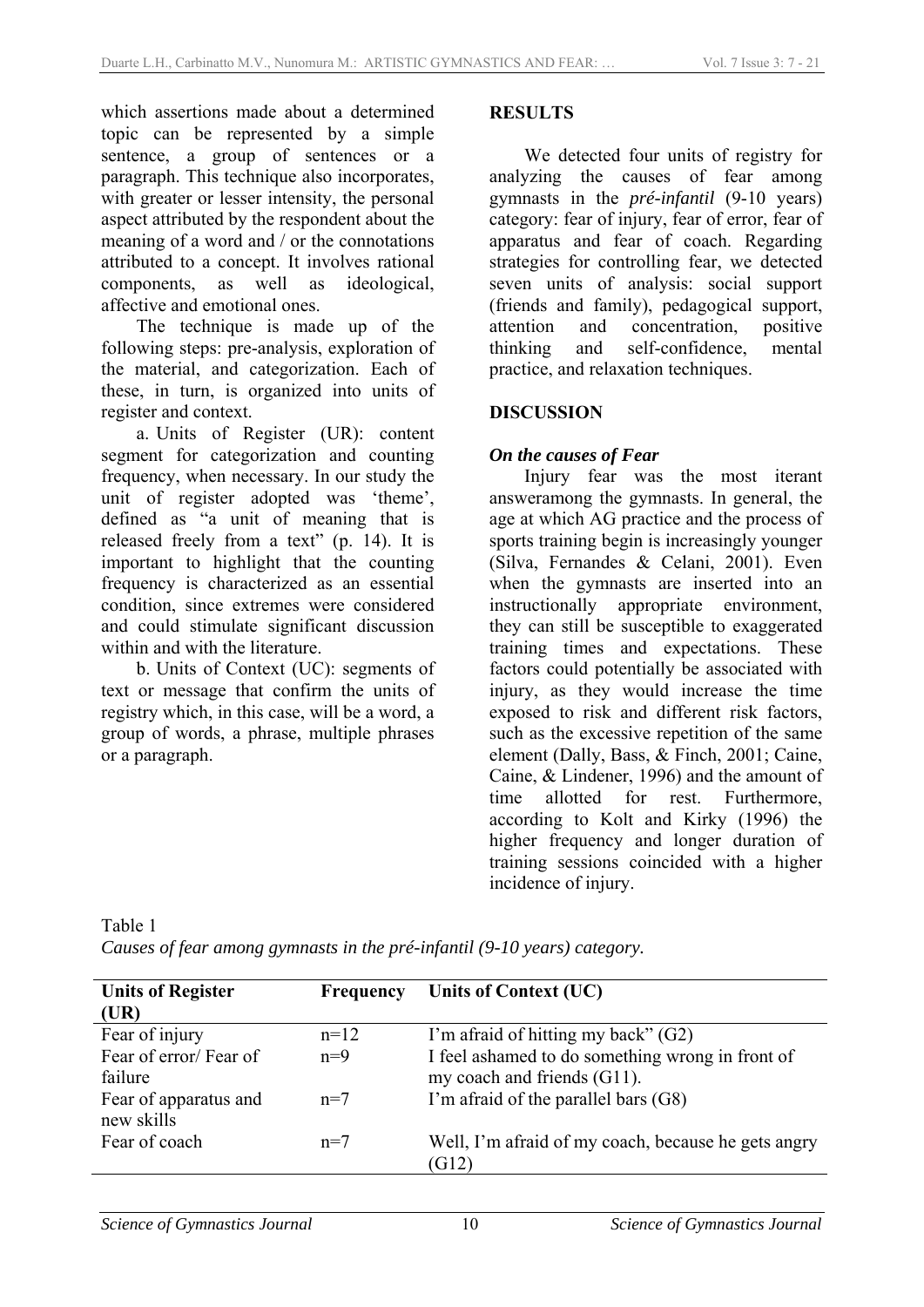| Units of Register (UR) | <b>Frequency</b> | Units of Context (UC)                                   |
|------------------------|------------------|---------------------------------------------------------|
| Social support         | Family: $n=4$    | When we are at the championship we talk a lot to        |
|                        | Friends: $n=12$  | each other, we encourage each other $(G7)$              |
| Pedagogical Support    | $n=10$           | When I first did it I was afraid (flic-flac) ( my       |
|                        |                  | coach) said I should do it on trampoline and I get      |
|                        |                  | better and then I lost my fear $(G5)$                   |
| Attention and          | $n=7$            | There was a time I got late to a championship and so    |
| Concentration          |                  | I was really nervous and felt down. I cried. At that    |
|                        |                  | day I had three different commitments () I had to       |
|                        |                  | concentrate harder to do my elements (G3)               |
| Positive thinking and  | $n=5$            | I talk to myself "I can, I'll do it, I'm good" (G4)     |
| self confidence        |                  |                                                         |
| Mental practice        | $n=2$            | Before doing somer salt, I thing about it, I see myself |
|                        |                  | doing it $(G7)$                                         |
|                        | $n = 2$          |                                                         |
|                        |                  | blue air and then we feel calmer $(G4)$ .               |
| Relaxation techniques  |                  | We do what our psychologist say: we breathe the         |

Table 2 *Strategies for controlling fear.* 

#### *On the causes of Fear*

Injury fear was the most iterant answeramong the gymnasts. In general, the age at which AG practice and the process of sports training begin is increasingly younger (Silva, Fernandes & Celani, 2001). Even when the gymnasts are inserted into an instructionally appropriate environment, they can still be susceptible to exaggerated training times and expectations. These factors could potentially be associated with injury, as they would increase the time exposed to risk and different risk factors, such as the excessive repetition of the same element (Dally, Bass, & Finch, 2001; Caine, Caine, & Lindener, 1996) and the amount of time allotted for rest. Furthermore, according to Kolt and Kirky (1996) the higher frequency and longer duration of training sessions coincided with a higher incidence of injury.

Fear of injury exists when the gymnast loses confidence in his / her ability to successfully carry out a skill when faced by a threatening or demanding situation (Magyar & Chase, 1996). This fear was revealed to be commonplace in AG (Cartoni, Mingati, & Zelli, 2005; Chase, Magyar, & Drake, 2005). Manifestations of this type of fear can be so compromising as

to cause high-performing athletes to abandon their training in the sport (Duda & Gano-Overway, 1996).

The gymnasts who fit into this unit directly associated the injury to a previous fall. G2 related her worry about the consequences of a more severe injury. "Of doing things incorrectly and getting hurt, then having to leave the competition and see a doctor. That is what I am most afraid of." An additional account corroborated this idea. "I was going to perform a vault and I rammed my belly *(into the vault)*. It really hurt (...) I was afraid to make another mistake (...) to hit myself the same way" (G4).

AG at a high level is characterized by intensive practice, high competitive demand, public exhibition / exposition and evaluation by others (Duda & Gano-Overway, 1996).

At some point in his / her sporting career, a gymnast will be faced with an accident, her own or one suffered by a colleague. This fact was cited by three gymnasts, who felt fear after observing an accident, even when they had not suffered a similar event themselves.

In the literature, the development of a fear in this way is known as conditioning or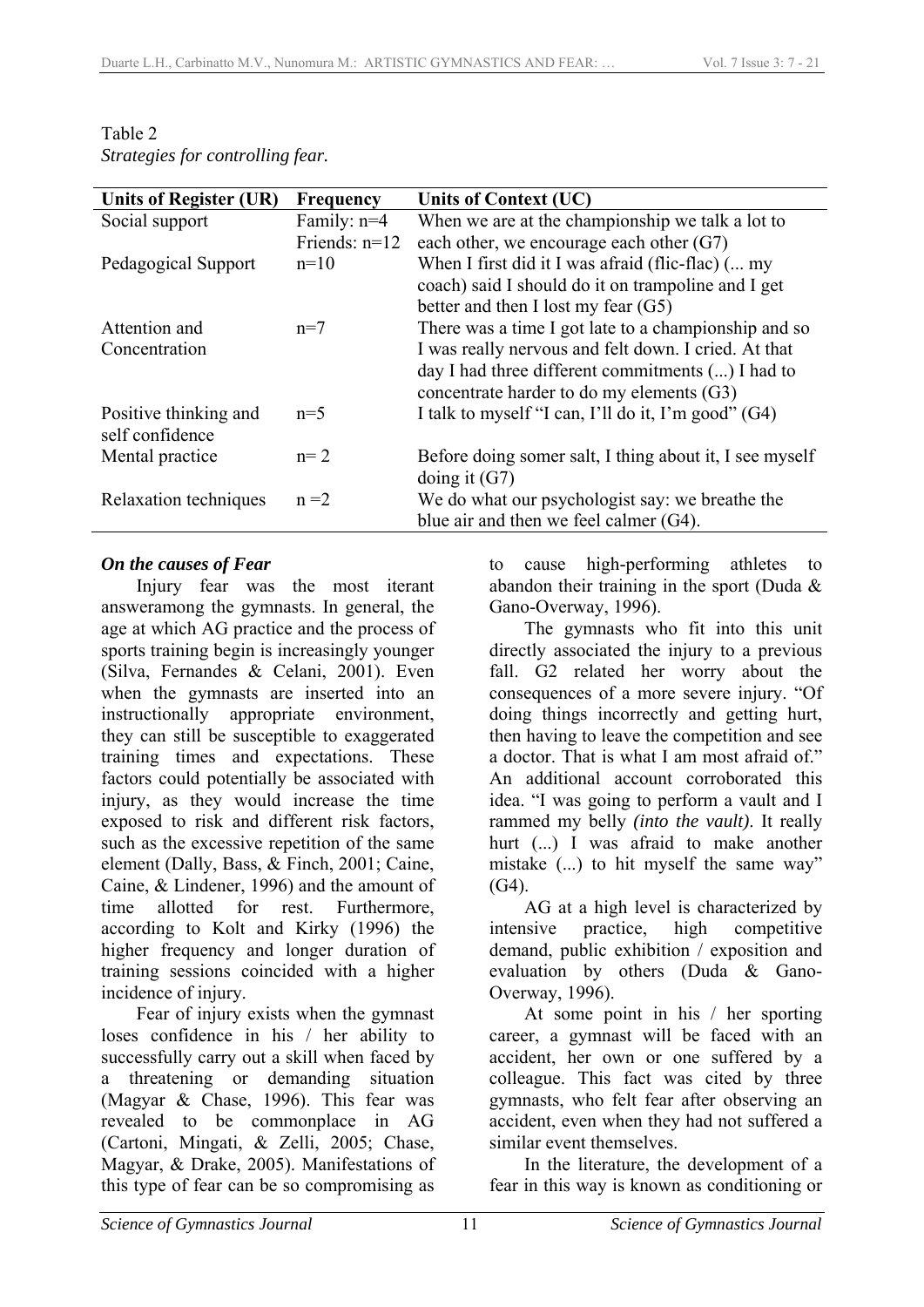indirect experience (Rachman, 1977), in which observation influences behavior. The cases described by the gymnasts seem to have significantly impacted their training routines, considering that the same accidents were mentioned at various moments. G11 cited fracturing her arm on the balance beam; G7 witnessed this accident and then feared executing the same skill.

The fear of re-injury made the gymnasts avoid certain elements or even new skills that might compromise the previously injured body part, as with G6, "And then, because I had hurt both knees...in one I already had a problem there and the other happened when I fell doing a stretching. When I am learning something new, then I have to stop because of the pain in my knee." Throughout her statement, the athlete highlighted that she is recovered but still feels uncomfortable whenever she has to perform some movement that places demands on the knees. G11 highlighted the fear generated by previous experience. "I am afraid because I have already broken my arm (doing a handspring on the balance beam This latest indicates that the gymnasts is, either not fully recovered from an old injury or still fear the skill because of the accident that occurred when performing the skill.

Research from De Pero, Mingati, Pesce, Capranica and Piancentini (2013), which analyzed the fear of injury among athletes from Team Gym, participants in the European Championship, verified significant increases in this emotion among those who had suffered followed injury in a same part of the body. After all, this injury has a reputation for being one of the most responsible for *pars interarticularis* deformities in gymnasts (Martin, Polster, Jackson, Greenleaf, & Jones, 2008). It is interesting to note that even after a contusion, G7 competed, "with pain and everything, but I had to vault (...). They (*the coaches*) said that if 'you are fine by the competition, you will go. And if you are really feeling a lot of pain, then you will not go. Because it is better not to force it so that you don't break it completely'". Care must be taken because a child could ignore symptoms and pain in order to not disappoint parents, coaches and peers, or even to avoid losing a place on the team.

Another complicated case involved G4 who felt embarrassed and therefore continued with her practice despite the pain. "I couldn't do a *jete* because my groin was hurting. Then (coach's name) sent me to the bleachers. I felt awful."

Caine, Caine and Lindender (1996), point out that in AG the lower limbs have the greatest incidence of injury, with the region of the tibial-tarsal joint being the most affected, followed by the knee. This comes as no surprise since these regions receive the most impact from landings (Hunter & Torgan, 1983; Petrone & Ricciardelli, 1987). This fact was observed in six gymnasts, and all pointed out that the fear is of injury during dismounts. "The thing I think about most is the dismount from the balance beam" (G7); "Dismounting from the uneven bars with a layout, back flip, sticking the landing is difficult" (G11).

Falls were the main concern declared by ten gymnasts, whose worries are reflected in the following account, "...I was afraid to do a tuck. Then tried it and landed short. That hurt. Then after that, I had to do a handspring-tuck, which I was even more afraid of" (G9); "before I was afraid of doing a round-off, back handspring, back handspring. So I started to cry, gave up in the middle, fell on my back and hurt myself," (G8).

Considering the array of studies demonstrating the rate of injury in AG and related consequences, it is possible to understand the fear of injury as legitimate and justified among gymnasts.

*Fear of error* and *fear of failure* were defined by the cases in which gymnasts demonstrated fear in regard to evaluation. Fear of failure is inherent to the human beign. In sports, it is also present in all levels of practice and can cause irreparable social consequences (Conroy, 2001). For example, this emotion- can be associated to burnout among judges (Rainey, 1995),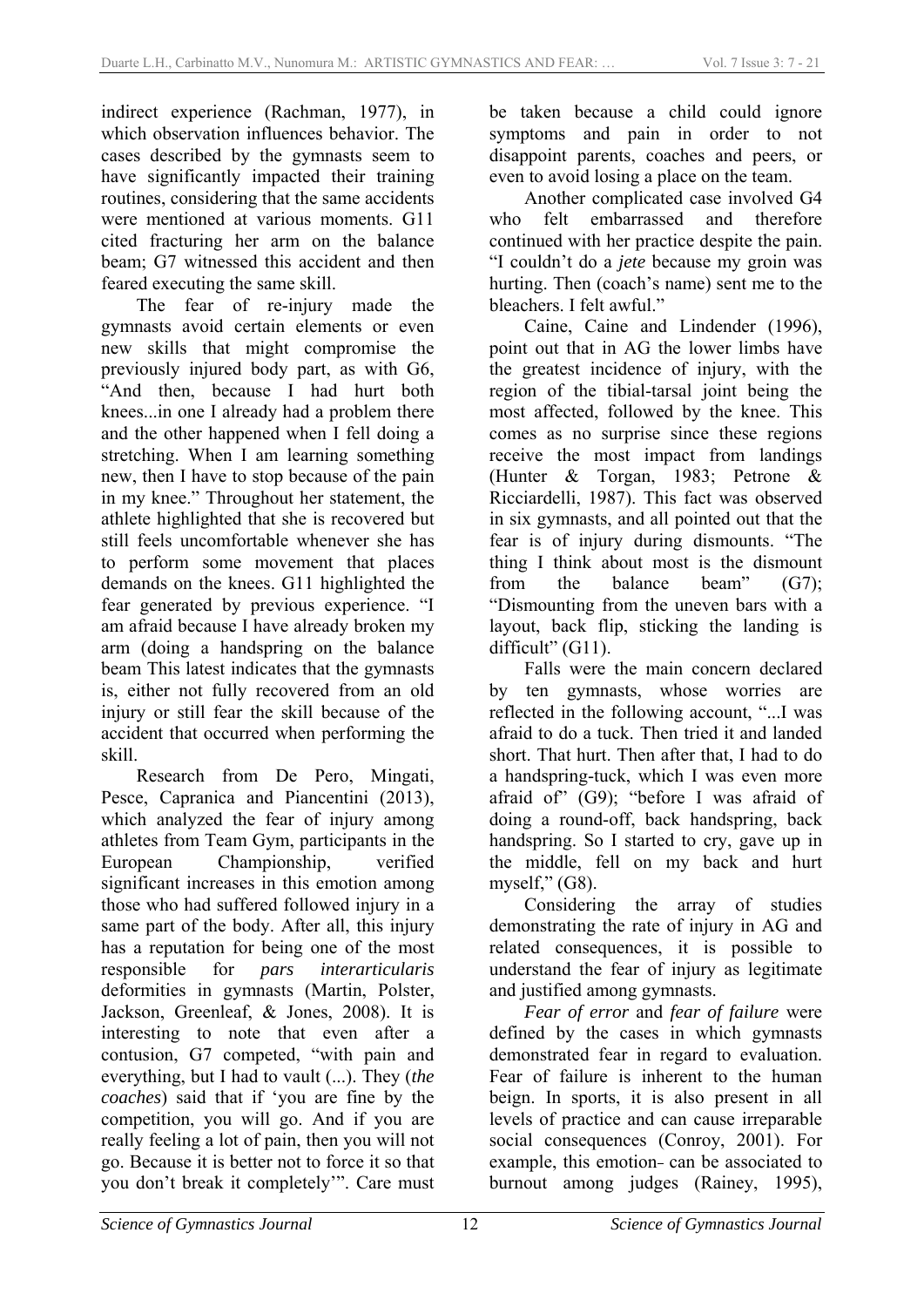dropout of young athletes (Orlick, 1974), drug use by competitors (Anshel, 1991), and also stress (Gould & Maynard, 2009).

According to Treasure (2001), despite the fact that sports are important in the development of children and youth, the pressure to reach maximum performance considerably elevates the fear of failure in this population.

In the cases mentioned previously, G1 reported feeling nervousness during competitions. She described a competition when she had fallen from the balance beam without injury but got a low score. In that same competition, when vaulting, the gymnast successfully completed her first vault. However, on her second try, she gave up and was not able to vault. This fact could be associated to the fear of failure when manifests during competitions

Competitions are highly stressful, especially when the result is important but uncertain, as in a meeting or training session that determines classification to join the team, for example, (Murray & Janelle, 2003).

In the age-group investigated, the winlose binomial has become more important than the process of sports training and future expectations (Mcauley, 1985). As such, results and even the competition itself effectively influence the emotional state of the athletes.

The other gymnasts also felt nervousness, an emotion which appears to be related to the fear of error (Sagar, Lavallee & Spray, 2007). This manifestation is evidenced by the frustration of the gymnast and, possibly, as a consequence of flaws in the presentation and of disappointing those closest to them. Duda and Gano-Overway (1996) demonstrated that stress-generating sources for gymnasts were related to the fear of evaluation (by parents, judges, coaches, and other significant people), the fear of error and their own and others' expectations.

Studies demonstrate that the fear of error and the fear of evaluations from the social environment foster feelings of shame and humiliation which, in turn, contribute to the dropout of the sport (Feltz & Albrecht, 1986). In the end, the athlete's reduced selfesteem and motivation become incentives for seeking out new horizons (Conroy, 2001), as G11 points out, "Ah, I don't know how to explain it. I feel...I feel sad. I feel a little ashamed" (referring to how she feels around the coach and friends).

Fear of failure is even more emphasized during adolescence (Gullone & King, 1993), a time when the gymnasts start to think about the importance of their professional futures, when the fear of pessimistic evaluations about a career in sports and the athlete's physical condition become more evident.

The next unit of register detected was *fear of a specific skill*, or in other words, the fear of executing a particular skill for the first time. We considered the cases in which fear manifested itself due to a lack of ability with a determined skill. Fear of the unknown tends to diminish as the athlete becomes familiar with the situation. According to Duda and Gano-Overway (1996), young American gymnasts reported stress upon learning new skills. The gymnasts referred to this fear and indicated that not knowing what consequences an action could generate created anxiety about their results. G5 declared that she felt fear, "The first time I did a round-off, back handspring and when I didn't know how to do a tuck on the trampoline. I would go really high and then really far forward." G4 reported, "...when you go to do it for the first time you are afraid to fall, to get hurt." Despite knowing the physical abilities necessary for using the apparatus, she stated that she is learning and that is why it is normal and permissible to feel fear.

The attitude of the coach also revealed the fear that the gymnasts developed for him, which we have defined as *fear of the coach*.

Smith and Smoll (1996) and Poczwardowski, Barrott and Henschen (2002) recognized that the relationship between the coach and the athlete is important for good performance and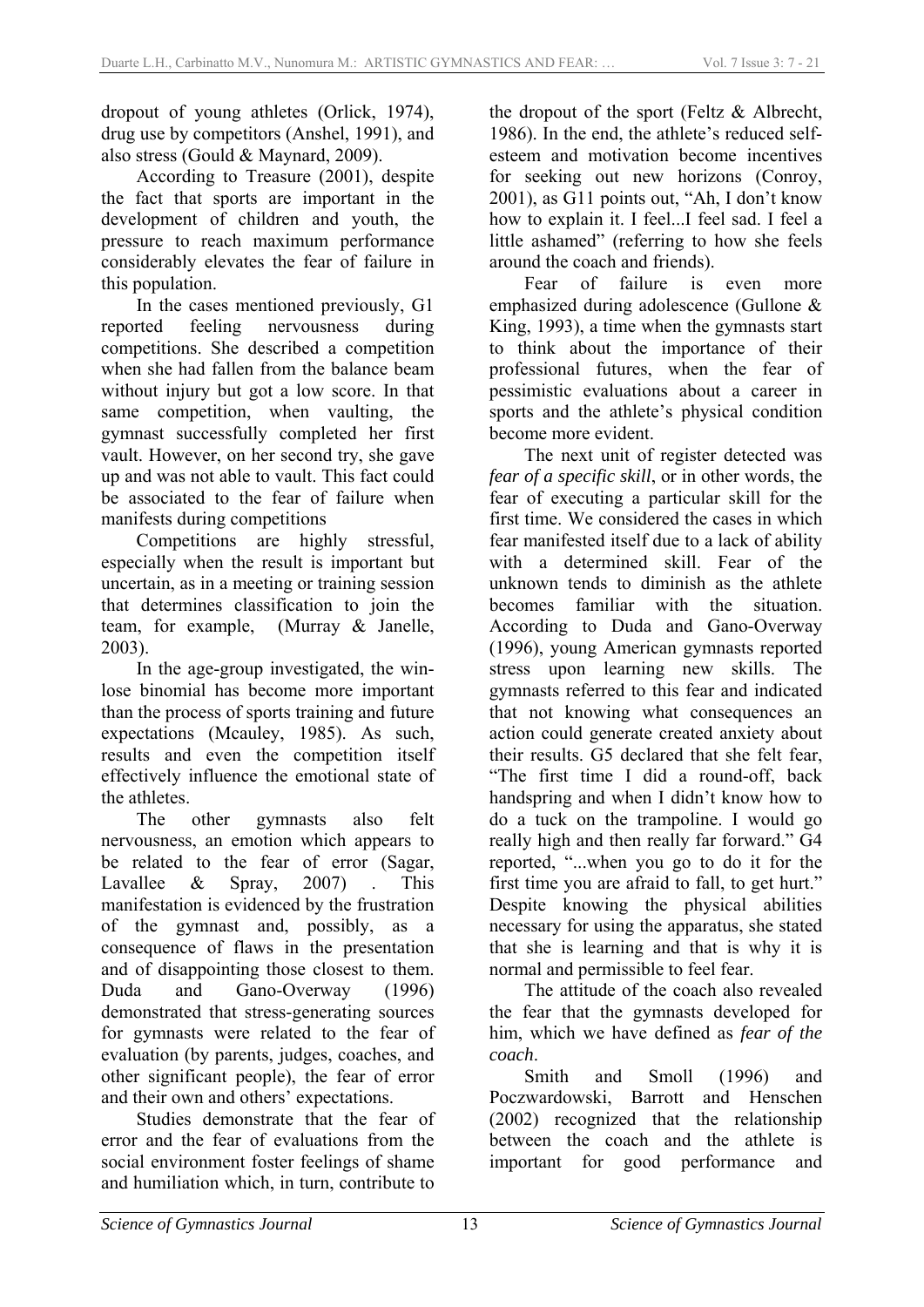personal satisfaction, since it influences and interferes in the work to be carried out.

When well-managed, that relationship is associated with the satisfaction of the athlete, self-esteem and cohesion in the team (Gardner, Shields, Bredemeier, & Bostrom, 1996) and when antagonized, it results in stress, distraction, lack of communication and respect in all aspects of the sport (Gould & Maynard, 2009).

G1 declared, "(*I am*) afraid of not being able to do some things. (...) Because sometimes you have to stick with it until the end, until you get it. (...) (*If you don't*) you have to climb the rope." This account exemplifies the punishment generated by the athlete's error.

Many gymnasts witnessed extreme attitudes and in some contexts, quite out of normal behavior from their coaches. These behaviors could be witnessed following mistakes made by the gymnasts. In normal conditions, coaches should provide positive support rather than "violent verbs" or "yelling". Some of the interviewed gymnasts mentioned " he gets mad on me, when I make mistakes", other said " he punishes me and/or stops me from training as a punishement.

Upon being questioned about the attitude of her coach while in the gym, G13 said, "The *coach* is sometimes a little stressed out." In another section, she reports, "(*He scolds*) the girls who are playing. He yells and gets really mad at us."

As such, the gymnasts were also able to manifest their fear of being evaluated by this coach. G13 confirmed the fact that, "He would fight with us if we fell right in front of him...He makes a face like this ... (*when observing the athlete's error*)." For this gymnast it seems difficult to dissociate the coach from the judge and sometimes she imagines that she could be reprimanded for making a mistake during competition.

In another case, G12 declared that in addition to aggressive attitudes, the coach inflicted verbal punishment and physical violence. "He (*scolds us*), yells, sometimes pulls our hair. Hits my leg if I make too many mistakes. He has already (*pulled my* 

*hair*). many times. Like this. On the vault he told me to look at my hands, and then I looked but didn't look at my hands. And then I tried it again but didn't look at my hands. And then he says, 'Look at your hands" and (*then she demonstrates how he pulled her hair).* When we questioned this gymnast about how her parents and colleagues have helped her control her fears, she again referred to the coach, "(*My mother says*) 'the next time, if you make a mistake, try to do it again'." She adds, "I'm not supposed to worry about getting scolded by the *coach*."

The facts above relate to the delicate situation in the relationship between coach and athlete or, rather, to the failure of this relationship. When the coach's inappropriate conduct comes in contact with the athletes' failure, it starts to shake the core of this relationship, which can lower self-esteem and cause depression on the children, in addition to generating an apprehensive atmosphere.

According to Becker Junior; Teloken (2008), the coaches should support their athletes in these situations and, subsequently<br>move on to correct the skill that was move on to correct unsuccessful during the competition. In this way, the coach can preserve the self-esteem of the athlete and help him/her deal with failure.

The fact that he/she fears the coach can discourage the athlete from seeking help during training. Furthermore, when the coach perceives and understands this feeling, he can help to change the interpretation of the situation, making it more positive for the athlete (Webb, Miles & Sheeran, 2012). A competition can be seen as a threat or a challenge and depends on the objective and importance attributed to it (Cerin, 2003; Jones, Meijen, McCarthy, & Sheffield, 2009).

# *Strategies utilized*

We have registered the strategies utilized by the gymnasts in the attempt to control their fears, among them: family support, social support (friends), pedagogical support, attention /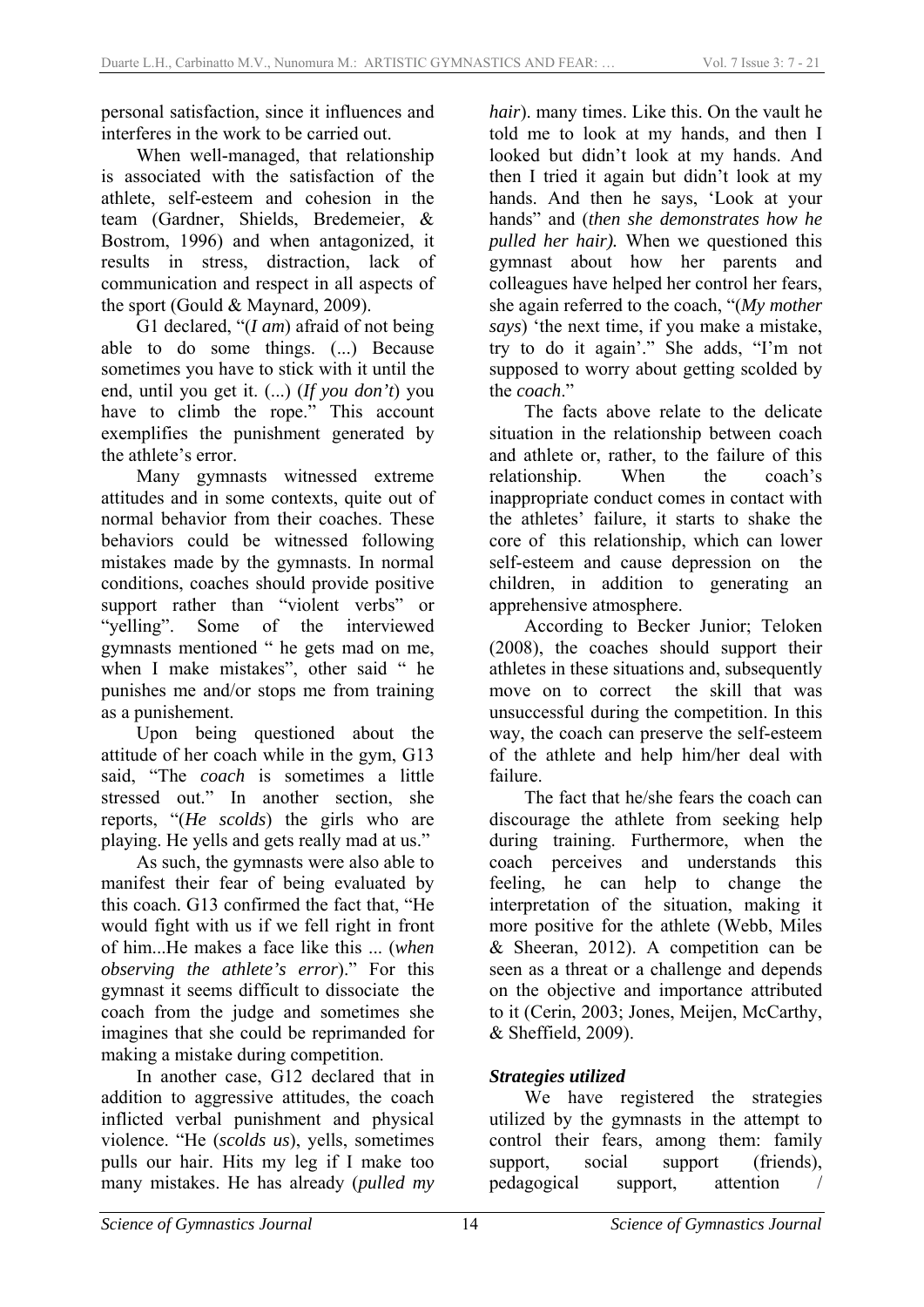concentration, positive thinking and selfesteem, mental practice, and relaxation techniques.

Studies point out that children and adolescents who perceive that they have support from family and friends feel like they have better skills for overcoming barriers that come up during the practice of AG and considerably increase their chances of prolonging their time in the sport (Nunomura, Carbinatto, & Duarte, 2009; Peterson, Lawman, Wilson, Fairchild, & Van Horn, 2013).

As the athlete becomes more involved in the sport, his/her dedication and commitment increase, and therefore, friends and family members should be in agreement with this change.

We have identified that gymnasts find solace in their friendships in order to deal with their fears. In the first place, they feel encouraged by their gymnasts' friends. G3 commented, "They (*friends*) tell me not to let the fear get inside of me." G4 stated, "When we are afraid, we tell our friends first." G7 told us, "I tell them when I am afraid, and they tell me that I have to think before doing anything. Not to be afraid, because if I do I will think I am going to fall." G13 said, "With (*name of friend*), with all of my friends (...) that you have to be calm in order to get it, you have to keep trying."

The gymnasts feel better about sharing their fears with friends from AG because they show them empathy . They have lived through similar situations in their own training. "Sometimes they say that they cry, that they are afraid, that they got hurt," comments (G6). "Only with (*friend's name*). She also tells me when she is afraid (...) she says, 'I'm also afraid to do a back walkover on the balance beam'," adds (G12). Competitive situations were also mentioned. "During competition, we talk a lot with each other. We help each other. When one of us finishes a routine after falling, we tell her not to be nervous, not to go to the next apparatus nervous, not to think about the apparatus that she just competed on, make sure the competition does not end with the previous apparatus," (G4) said.

Family has a major responsibility in orienting children in the sport and can play a highly negative or highly positive role in the sporting experience (Cogan & Vidmar, 2000).

Some of the gymnasts pointed out how their families helped them with their fears and mentioned two different ways this happened: being able to disclose the emotion and trusting their parents. G1 exemplifies the first, "Later, when I get home, I talk to my mom." G5 exemplifies the second, "She says I have to improve and that I will be able to do better the next time".

We discovered that despite the fact that gymnasts indicate support from their friends as essential for dealing with fear, their statements show that they avoid this strategy. G1 states, "You can't talk a lot during training. Just a little." G4 affirms, "We talk, but sometimes we move apart and can't really talk very much. He (*the coach*) says that if we talk too much we are going to have to sit in the bleachers. I've had to sit out for 30 minutes before."

We believe that good discipline is necessary for training, but the coaches should understand the importance of communication amongst the gymnasts, since unpleasant situations, like feeling fear, could be shared, which in results could affect performance. Sometimes it would be better to let the gymnasts talk to each other for a while and share these feeelings when moving from one apparatus to another, or maybe to let a more experienced gymnast talk to a beginner when learning a new skill and share his or her own experiences. .

The *pedagogical support* strategy is one of the strategies that can be used to minimize fear by improving the quality of practice and safety equipment, by using instructional sequences (go from the simple to the complex) and through the changes and adaptations between apparatus (carry out the same skill on the low beam and on the trampoline). These can be seen in the following statements: "The first few times,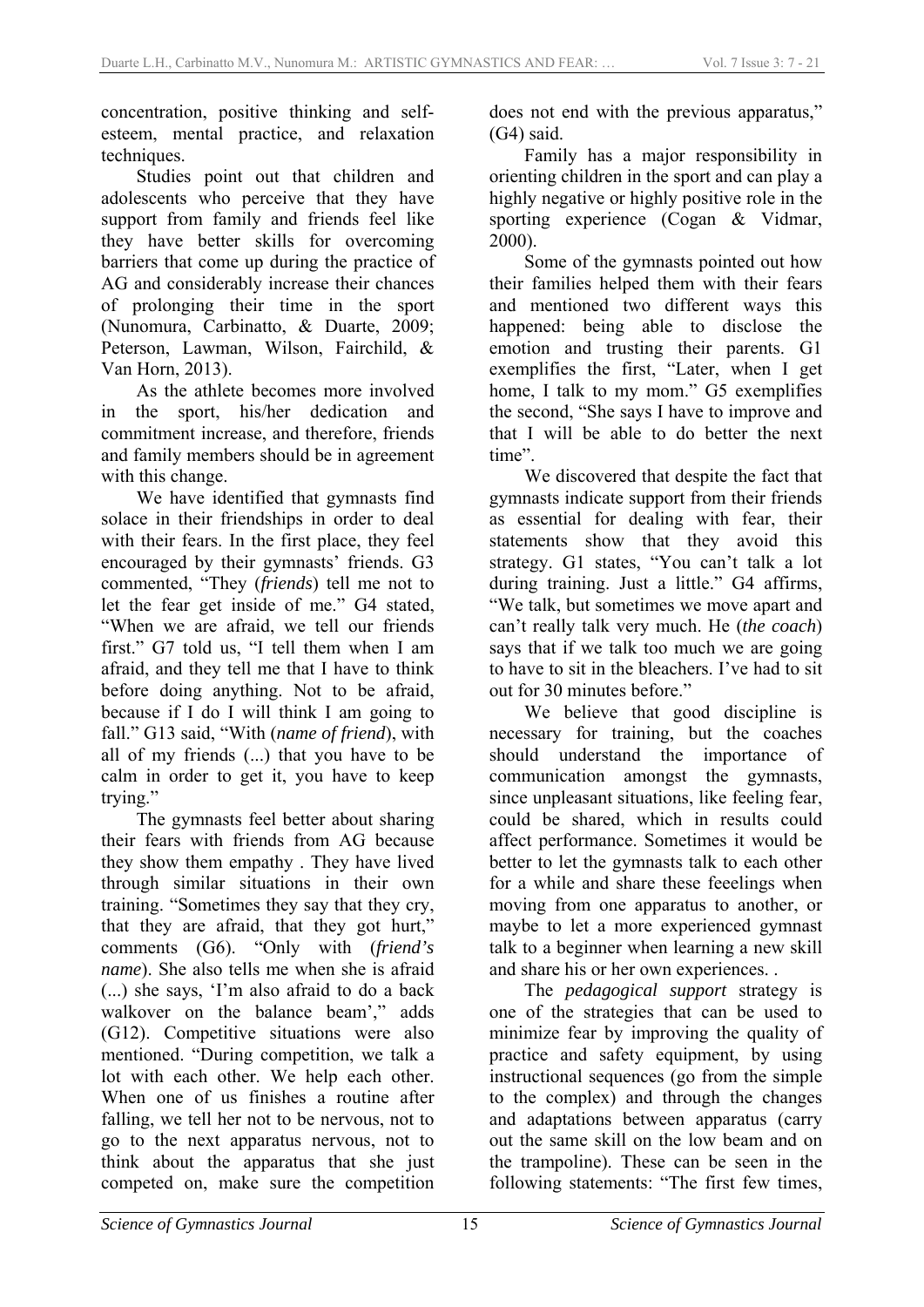they held me. When I started to do it by myself, I started to be afraid because I did it wrong. Then later, he trained me on the trampoline. Then when I went to the mat I saw that I got better and I lost my fear" (G5); "(*coach's name*) kept working with me and I couldn't even jump correctly, because of my foot (...) he stayed on the trampoline with me, helping me" (G2). "I fell, went to drink a little water, and then went back to working on the low beam. Then I went back to the high beam" (G7); "When I do a front tuck, I am more afraid. Then he tells me to do it from a balance beam" (G9).

Spotting (Gerling, 2009) Can also be considered as one of the variations in this unit of registry. We have noticed that the gymnasts depend on assistance from the coach to deal with fear. "Then (*coach's name*) helped me do it. When we make one mistake, he helps us twice. Then we do it on the low beam" (G4); "When I make a mistake, I get afraid. I ask for help and then I do it." (G6); "Before I was afraid of doing a round-off, back handspring. Then I started to cry, gave up in the middle, fell on my back and got hurt. Then another coach stayed next to me, trying to let me do the handspring by myself. He said he was going spotting, I thought he was going to put up his hand and then, *hup*, I did it" (G8).

*Attention and concentration* was another strategy for control identified. G6 constantly displayed her need for attention, practice and overcoming her nervousness. "...I have to pay more attention, you know, and practice."

The fear of injury also relates to the athlete's low level of confidence in his / her abilities. As such, a high level of selfconfidence, self-efficacy and positive thinking improve or even eliminate the negative consequences that emotions have on athletic performance (Martinent & Ferrand, 2007).

Another strategy for controlling fear is *self-confidence*. It is important to highlight the importance of the coaches in helping to raise the gymnasts' self-confidence. Furthermore, it is vital that the gymnast recognize her capability to carry out the required task. In this way, the coach can make the gymnast to feel secure and stimulate a positive mental attitude.

Cogan and Vidmar (2000) and Machado (2006) have indicated that positive and negative thinking have enormous power over athletes' performances. Athletes who succeed in their careers demonstrate higher rates of positive thinking about themselves and their own performance and obtain better results. On the other hand, athletes that demonstrate negative thinking show disappointing results.

The utilization of *positive thinking* as a strategy for controlling fear has been widely used in AG, and it appears to have a relationship to heightened levels of selfconfidence in gymnasts. When the gymnasts keep their thinking geared towards completing a skill or a series of skills, they dismiss the idea that something bad could happen. In order to do this, they utilize expressions like, "I am capable of doing this," or, "I have done this skill before," or even, "I am ready" (Cogan & Vidmar, 2000).

"Mental practice" was another strategy cited by the gymnasts. Mental practice utilizes the imagination and mental representation in the process of learning, memorizing and developing physical capabilities (Connaughton, Hanton, & Jones, 2002). The athlete simply imagines the movements that would be carried out in a real performance situation and repeats this virtual action over and over.

This type of practice is widespread in AG (Brandão, 2005; Chase, Magyar, & Drake, 2005; Cogan & Vidmar, 2000), and it can be helpful to gymnasts of all levels to improve their performance. Through this strategy, the gymnast learns to calm himself / herself and feels prepared to carry out the required task (Chase, Magyar, & Drake, 2005).

An additional strategy utilized by two of the gymnasts was named *relaxation techniques*. Unlike the other strategies, this technique was taught to the gymnasts by the sports psychologist working at the club we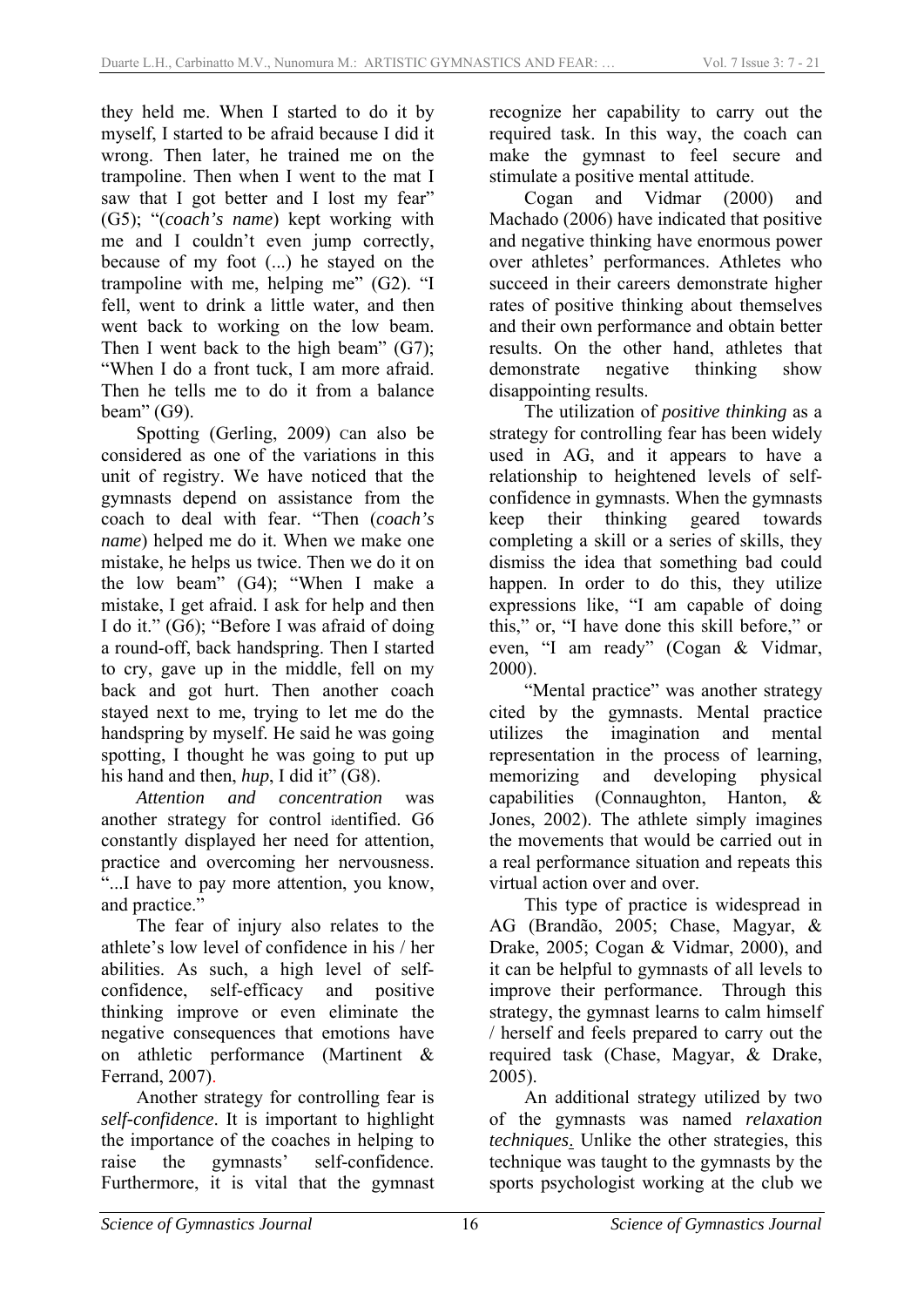did the research. The objective of this training is to relax the body and allow for muscle control so that the athlete can maintain relaxed during a difficult situation. This technique utilizes breath control and rational evaluation of the feared situation. In this way, relaxation can be used as a basic step in other types of training, like visualization, improving concentration, and controlling stress (Machado, 2006). The relaxation process prepares the athlete to perform the skill more efficiently than if he / she were to be under a tension process.

Giving her account of the process, gymnast G4 said, "We do what the psychologist told us. For us to breathe in the 'blue air'. (...) We breathe in the normal air. We breathe it in to be calm. Then after we have breathed in the 'blue air', we exhale air of any color." Gymnast G3 explained, "We have to think about what we are going to do three times and then we get it right." However, one of the gymnasts who learned the technique, G2, commented, "The psychologist told us to breathe to get it. (...) Breathe and think about the work you want to do and not get it….Well that won't work. I always try, but right at the moment I can't do it." Upon feeling relaxed, the gymnasts were able to concentrate better which helped them conserve their energy and control fine details of their performance (Duda & Gano-Overway, 1996).

The remarks made by G2 were placed into two other units of registry, mental practice and relaxation techniques. However, the gymnast reported that even though she knows and tries to apply these two strategies, they do not produce any effect, that is to say, the techniques were not productive for her. She reported, "I always try, but at the time it doesn't go anywhere. (...) Then, I can never manage to do it. Because I can never manage to do it, I always fall. Now when there is a competition with a tuck like this, I won't do it. I will take out the tuck." In regards to the other gymnast, the main factor observed was the insecurity in relation to the execution to the various skills. We can observe this fact in the G9's response to our question, *what do you think about when you are performing the skill? "*About falling. (...) Yes. I think about the skill, but I think about falling."

When faced with a threatening situation, these gymnasts demonstrated having negative thoughts. Cogan and Vidmar (2000) cite accounts of gymnasts who presented the same problem and permitted negative thoughts to take on maybe even greater proportions. As observed in the accounts cited above, these types of thoughts increased anxiety and the appearance of fear.

## **CONCLUSIONS**

In this study, the emphasis was particularly on one emotion: fear. Nevertheless, it is only one of many factors involved in sports performance (Cerin, 2003). Connaughton, Hanton and Jones (2002), Gould and Maynard (2009), Jones et al (2009) defend the idea that the ability to control one's emotions is an important requirement to be successful in the sport.

Motor complexity and potential risk to the gymnast's physical integrity are constant consideration to insure safety in AG.. This risk is part of practice and gymnasts should be prepared to encounter this situation. Fear is an emotion that reveals itself in a variety of situations within the modality. And the way in which the gymnast deals with its occurrence will have a fundamental role in his / her development.

Coaches have the responsibility to consider the social and pedagogical environment of the class and the competition in order to minimize fear. They should be attentive to the readiness of their athletes in all aspects – physical, motor, psychological, and social –as well as consider the quality of apparatus resources.

Nunomura, Okade and Tsukamoto (2009) add that coaches can and should strive to provide training centered on each athlete that respects the particularities and individuality of the gymnasts, in order to benefit their overall training. In this way,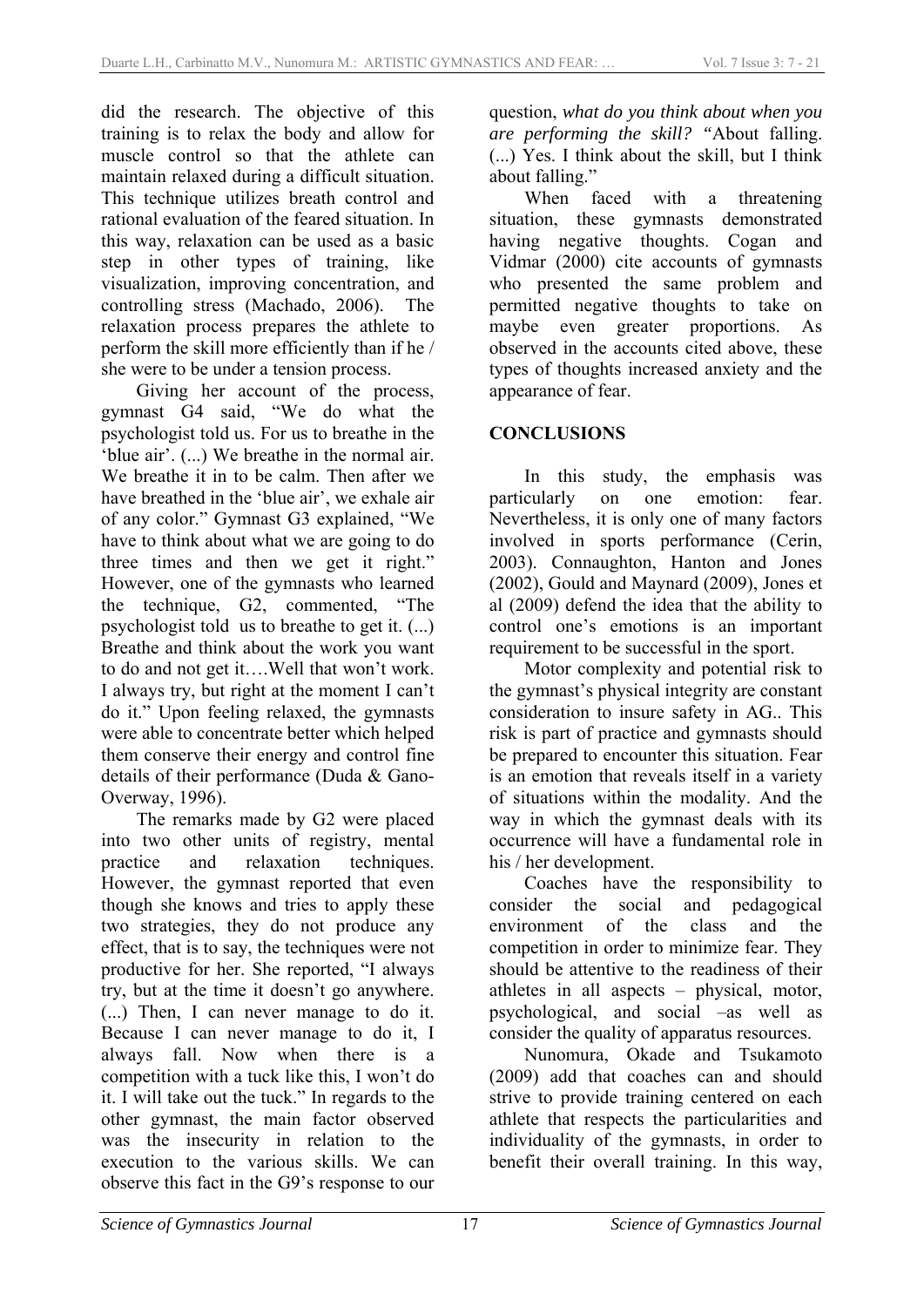promoting positive experiences in the sport should be the focus of the coaches.

It is necessary to understand and view the athlete from a holistic perspective, with all of his / her diversity, uniqueness and experiences. Upon identifying some of a gymnast's symptoms and fears, coaches can project and implement programs geared towards injury prevention, support recovery more successfully, promote healthy relationships between athletes and coaches, and avoid burnout or negative stress (Cremades & Wiggins, 2008; Giotis, 2007).

#### **REFERENCES**

Anshel, M. H. (1991). Causes for drug abuse in sport: A survey of intercollegiate athletes. *Journal of Sport Behaviour*, *14*,  $283 - 307$ 

Arkaev, L., & Suchilin, N. (2004). *Gymnastics: how to create champions*. UK: Meyer & Meyer Sport.

Augustine, A.A., & Hemenover, S.H. (2008). On the relative effectiveness of affect regulation strategies: A meta-analysis. *Cognition and Emotion*, *23,* 1181–1220.

Bardin, L. (2010). *Análise de Conteúdo (Content Analysis)*. Lisboa: Edições 70.

Bardin, L. (1993). *L'analyse de contenu.* Paris: Presses Universitaires de France Le Psychologue.

Becker Jr., B., & Telöken, E. A (2008). Criança no esporte (The children in Sport). In A.A. Machado (ed.) *Especialização esportiva precoce: perspectivas atuais da Psicologia do Esporte (Early Sport Specialization: actual perspectives in Sport psychology),* (p .17-34).

Brandão, M.R.F. (2005). Aspectos psicológicos da Ginástica Artística. In M. Nunomura, & V.L. Nista-Piccolo (eds.) *Compreendendo a Ginástica Artística (Understading Artistic Gymnstics)* (p. 107- 17)*.* São Paulo: Phorte Editora.

Caine, D., Caine, C., & Lindener, K. (1996). *Epidemiology of Sports Injuries*. Champaign: Human Kinects.

Cartoni, A.C., Minganti, C., & Zelli, A. (2005). Gender, age and professional-level differences in the psychological correlates of fear of injury in Italian gymnasts. *Journal of Sport Behaviour*, *28*(1), 3–17.

Carver, C.S. (2004). Self-regulation of action and affect. In R.F. Baumeister, & K.D. Vohs (Eds.). *Handbook of selfregulation: Research, theory and applications* (p. 13-39). New York: The Guilford Press.

Cerin, E. (2003). Anxiety versus fundamental emotions as predictors of perceived functionality of pre-competitive emotional states, threat, and challenge in individual sports. *Journal of Applied Sport Psychology*, *15*, 223–238.

Chase, M.A., Magyar, T.M., & Drake, B.M. (2005). Fear of injury in gymnastics: Self-efficacyand psychological strategies to keep on tumbling. *Journal of Sport Science*, *23*(5), 465-475.

Cogan, K.D., & Vidmar, P. (2000). *Gymnastics*. Morgantown: Fitness InformationTechnology.

Connaughton, D., Hanton, S., & Jones, G. (2002). The Development and maintenance of mental toughness in the World's best performers. *The Sport Psychologist*, *24*, 168–193.

Conroy, D.E. (2001). Fear of Failure: An Exemplar for Social Development Research in Sport.*Quest*, *53*, 165-183.

Corbin, J., & Strauss, A. (2015). *Basics of Qualitative Research.* San Jose State University, International Institute for Qualitative Methodology.

Cremades, J., & Wiggings, M.S. (2008). Direction and intensity of trait anxiety as predictors of burnout among collegiate athletes. *Athletic Insight: The Online Journal of Sport Psychology, 10*(2). Retrieved July 7, 2014 from http://www.athleticinsight.com/Vol10Iss2/T raitAnxiety.htm.

Dally, R.M., Bass, S.L., & Finch, C.F. (2001). Balancing the risk of injury to gymnastics: how effective are the counter measures? *Brazilian Journal of Sports Medicine, 35*, 8-19.

De Pero, R., Mingati, C., Pesce, C., Capranica, L., & Piancentini, M.F. (2013). The Relationships between pre-competition anxiety, self-efficacy, and fear of injury in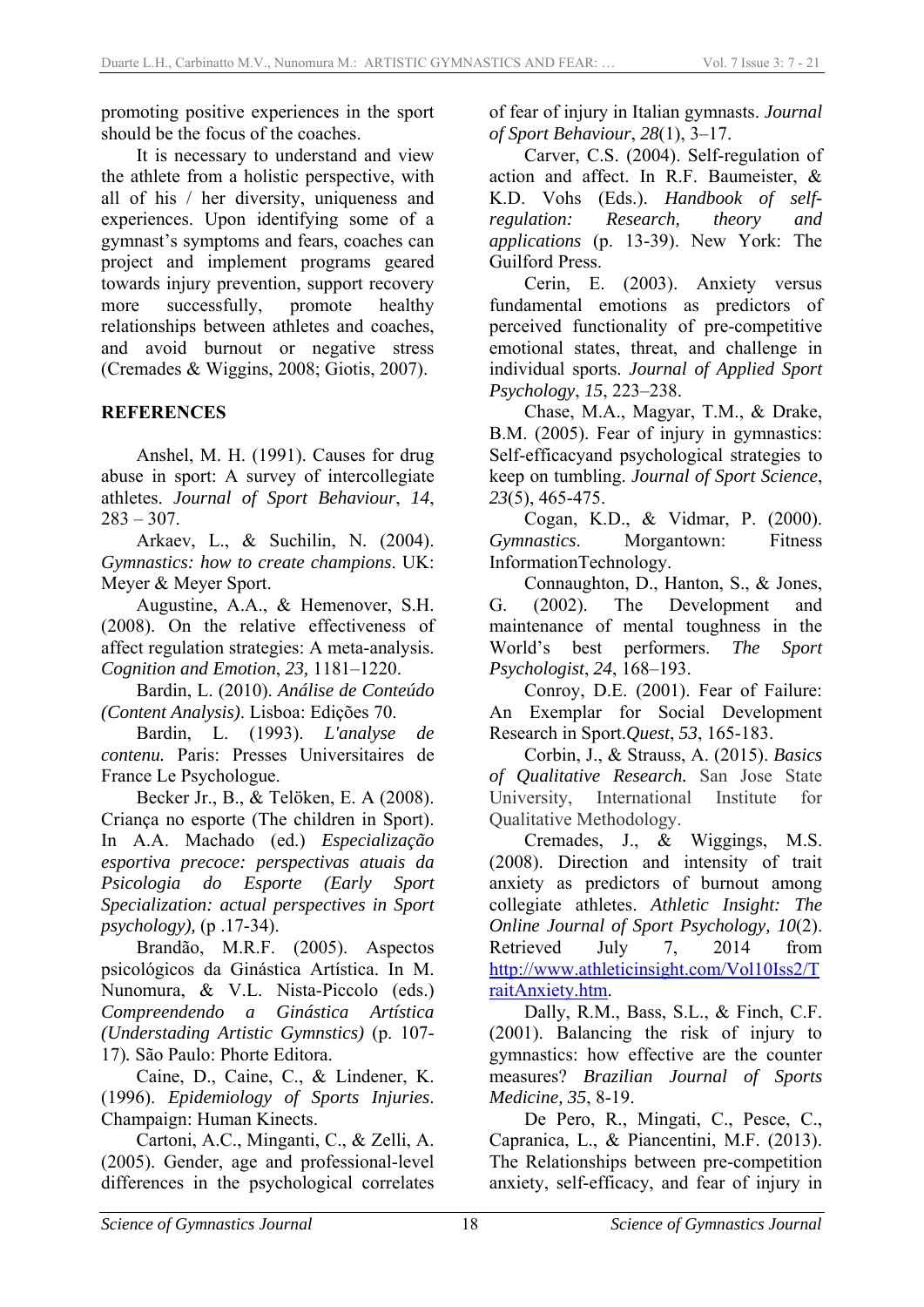elite teamgym athletes. *Kinesiology 45*(1), 63-72.

Duda, J.L., & Gano-Overway, L. (1996). Anxiety in elite young gymnastics: Part II. Sources of stress. *Technique*, *16*, 4- 5.

Feltz, D. L., & Albrecht, R. R. (1986). Psychological implications of competitive running.In Weiss, M. R., & Gould, D. (Eds.), *Sport for children and youth*. (p. 225-230). Champaign, IL: Human Kinectics.

Gardner, D. E., Shields, D. L., Bredemeier, B. L., & Bostrom, A. (1996). The relationship between perceived coaching behaviours and team cohesion among baseball and softball players.*The Sport Psychologist*, *10,* 367 – 381.

Gerling, I. (2009). *Teaching Children's Gymnastics: Spotting and Securing*. Germany: Meyer & Meyer Sport.

Giotis, A.M. (2007). *Stopped by a thought: A study about mental blocking in female TeamGym*. (Undergraduate thesis Dlevel Swedish School of Sport and Health Sciences). Retrieved July 26, 2014 from http://urn.kb.se/resolve?urn=urn:nbn:se:gih: diva-283.

Giotis, A.M., & Nilsson, A. (2006). *Dare to refuse being afraid: A study about fear in female TeamGym*. (Undergraduate Thesis C-level from Swedish School of Sport and Health Sciences). Stockholm.

Gould, D., & Maynard, I. (2009). Psychological preparation for the Olympic Games. *Journal of Sports Sciences*, *27*, 1393–1408.

Gray, J. A. (1987). *The psychology of fear and stress* (2nd edn.).Cambridge: Cambridge University Press.

Guillot, A., & Collet, C. (2008). Construction of the motor imagery integrative model in sport: A review and theoretical investigation of motor imagery use. *International Review of Sport and Exercise Psychology, 1,* 31–44.

Gullone, E., & King, N. J. (1993). The fears of youth in the 1990s: Contemporary normative data. *Journal of Genetic Psychology*, *154*, 137 – 153.

Hanin, Y.L. (2010). Coping with anxiety in sport. In A. Nicholls (Ed.), *Coping in sport: Theory, methods, and related constructs* (p. 159-175)*.* New York: Nova Science Publishers,.

Hanton, S., Thomas, O., & Maynard, I. (2004). Competitive anxiety responses in the week leading up to competition: The role of intensity, direction and frequency dimensions. *Psychology of Sport and Exercise*, *5*, 169–181.

Harringe, M.L., Renstrom, P., & Werner, S. (2007). Injury incidence, mechanism and diagnosis in top-level TeamGym: A prospective study conducted over one season. *Scandinavian Journal of Medicine & Science in Sports*, *17,* 115-119.

Huber, A. (2000). *El miedo (The fear)*. Madri: Acento Editorial.

Hunter, L.Y., & Torgan, C. (1983). Dismounts in gymnastics: should scoring be reevaluated? *American Journal of Sports Medicine*, *4*, 208-2010.

Jones, M.V., Meijen, C., McCarthy, P.J., & Sheffield, D. (2009). A theory of challenge and threat states in athletes. *International Review of Sport and Skill Psychology, 2*, 161–180.

Kolt, G., & Kikby, R. (1996). Injury in Australian female competitive gymnastics: a psychological perspective. *Australian Physiotherapy*. *42* (2), 121-126.

Koole, S.L. (2009). The psychology of emotion regulation: An integrative review. *Cognition & Emotion, 23,* 4–41.

Lench, H.C., Flores, S.A., & Bench, S.W. (2011). Discrete emotions predict changes in cognition, judgment, experience, behavior, and physiology: A meta-analysis of experimental emotion elicitations. *Psychological Bulletin*, *137*, 834–855.

Machado, A.A. (2006). *Psicologia do esporte: da educação física escolar ao esporte de alto nível( Sport psycology: from physical education to high performance).* Rio de Janeiro: Guanabara Koogan.

Magyar, M., & Chase, M.A. (1996). Psychological strategies used by competitive gymnasts to overcome fear of injury.*Technique*, *16* (10).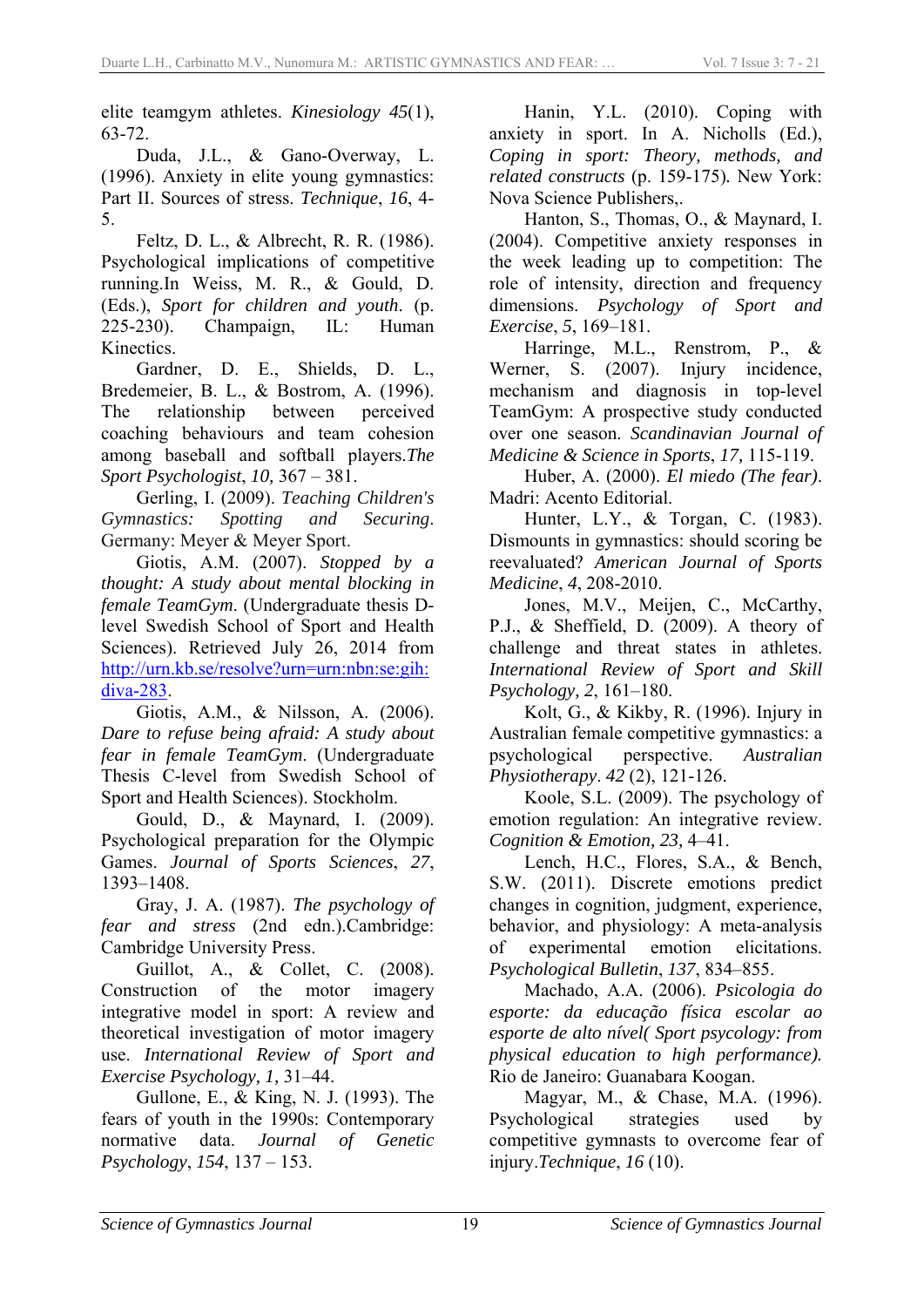Marini, M., Sgambati, E., Barni, E., Piazza, M., & Monaci, M. (2008). Pain Syndromes in competitive elite level female artistic gymnastics. Role of Specific preventive-compensative activity. *Italian Journal of Anatomy and Embryology*, *113* (1) 47-54.

Martin, B.S., Polster, C.M., Jackson, A.W., Greenleaf, C.A., & Jones, G.M. (2008). Worries and fears associated with competitive gymnastics. *Journal of Clinical Sport Psychology*, *2*(4), 299–317.

Martinent, G., & Ferrand, C. (2007). A cluster analysis of precompetitive anxiety: Relationship with perfectionism and trait anxiety. *Personality and Individual Differences*, *7*, 1676–1686.

McAuley, E. (1985). Success and causality in sport: The influence of perception. *Journal of Sport Psychology*, 7, 13-22.

Mellalieu, S.D., Hanton, S., & O'Brien, M. (2004). Intensity and direction of competitive anxiety as a function of sport type and experience.*Scandinavian Journal of Medicine & Science in Sports, 14,* 326– 334.

Moll, T., Jordet, G., & Pepping, G. (2010). Emotional contagion in soccer penalty shootouts: Celebration of individual success is associated with ultimate team success. *Journal of Sports Sciences*, *28*(9), 983-992.

Murray, N.P., & Janelle, C.M. (2003). Anxiety and performance: A visual search examination of the Processing Efficiency Theory. *Journalof Sport & SkillPsychology*, *25*(2), 171–187.

Nunomura, M., Carbinatto, M.V. & Duarte, H. (2009). Vencendo o Medo na Ginástica Artística (Overcoming Fear in Artistic Gymnastics). *Revista Arquivos em Movimento 5*(2), 130-155.

Nunomura, M., Okade, Y., & Tsukamoto, M.H.C. (2009). Competition and Artistic Gymnastics: How to make the mosto f this Experience. *International Journal of Sport and Health Science. 7,* 42- 49.

Ollendick, T.H., & King, N.J. (1991). Origin of childhood fears: An evaluation of Rachman's theory of fear acquisition. *Behavior Research and Therapy*, *29,* 117- 123.

Orlick, T. D. (1974). The athletic dropout: A high price of inefficiency. Canadian Association for Health, *Physical Educationand Recreation Journal*, 21 – 27.

Peterson, M.S., Lawman, H.G., Wilson, D.K., Fairchild, A., & Van Horn, M.L. (2013). The association of self-efficacy and parental social support in physical activity in male and female adolescents. *Journal of Health Psychology*, *32* (6), 666-674.

Petrone, F & Ricciardelli, E. (1987). Gymnastics injuries: the Virginia experience 1982-1983. *American Journal os Sports Medicine*, *15*, 59-62.

Poczwardowski, A, Barrott, J., & Henschen, K. (2002). The athlete and coach: their relationship and its meaning. Results of an interpretative study. *International Journal of Sport Psychology*, *33*, 116-140.

Rachman, S. (1977). The conditioning theory of fear aquisition: a critical examination. *Behavior Research and Therapy*, *15*, 375-387.

Rainey, D. (1995). Stress, burnout and intention to terminate among umpires. *Journalof Sport Behaviour*, *18,* 312 – 323.

Sagar, S.S., Lavallee, D., & Spray, C.M. (2007). Why young athletes fear failure: consequencxes of failure. *Journal of Sports Sciences*, *25*(11), 1171-1184.

Schiavon, L.M., Paes, R.R., Toledo, E., & Deutsch, S. (2013). Panorama da ginástica artística brasileira de alto rendimento esportivo: progressão, realidade e necessidades (Overview of the high performance Brazilian women's artistic gymnastic: progression, reality and necessities). *Rev Bras de Educ Fís Esporte*. *27,* 423-436.

Seil, R., Rupp, S., Tempelhof, S., & Kohn, D (1998). Sports injuries in team handball: A one year prospective study in sisteen men's senior teams of superior nonprofessional level*. American Journal of Sports Medicine, 26* (5), 681-687.

Silva, F.M., Fernandes, L., & Celani, F.O. (2001) Desporto de crianças e jovens: Um estudo sobre as idades de iniciação